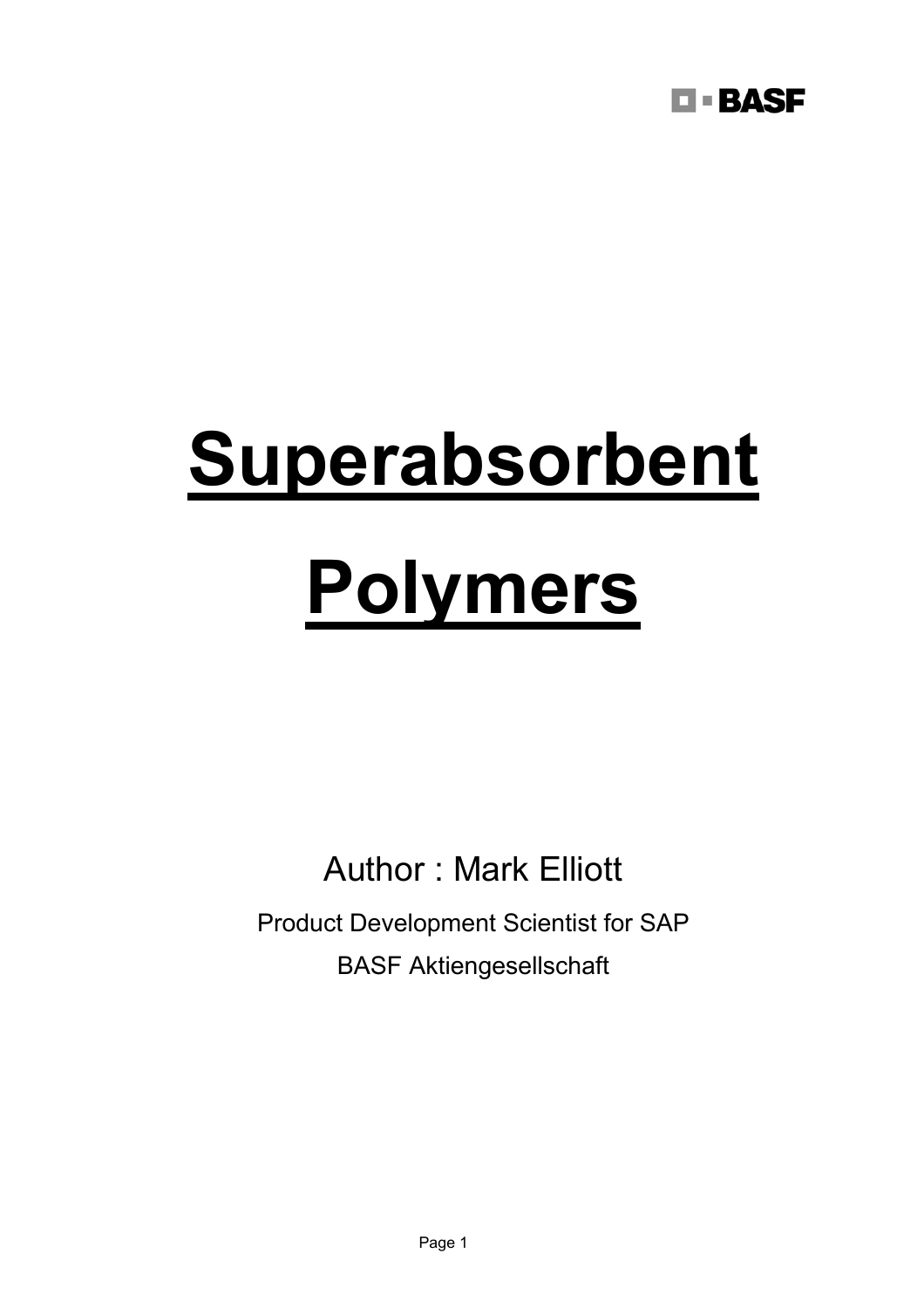## **Contents**

| <b>Introduction Exercise 2008</b> |                                                                                    | 3              |
|-----------------------------------|------------------------------------------------------------------------------------|----------------|
|                                   |                                                                                    |                |
|                                   | 1. Mechanisms of swelling in superabsorbent polymers____________________________3  |                |
|                                   |                                                                                    |                |
|                                   |                                                                                    | $\overline{4}$ |
|                                   | 1.3. Why doesn't SAP dissolve in water?<br>5                                       |                |
|                                   |                                                                                    |                |
|                                   | 1.5. Testing fluid for superabsorbent polymers__________________________________6  |                |
|                                   | 1.6. Osmosis and osmotic pressure<br>6                                             |                |
|                                   | 1.7. Summary 7                                                                     |                |
|                                   |                                                                                    |                |
|                                   |                                                                                    |                |
|                                   | 2.1. Effect of cross-linking on swelling capacity _______________________________7 |                |
|                                   | 2.2. Effect of neutralisation on swelling capacity______________________________8  |                |
|                                   |                                                                                    |                |
|                                   | 2.4. Methods of neutralisation in SAP manufacture_______________________________9  |                |
|                                   |                                                                                    |                |
|                                   |                                                                                    |                |
|                                   | 3.1. Core cross-linking 10                                                         |                |
|                                   | 3.1.1. Reactivity ratios 10                                                        |                |
|                                   |                                                                                    |                |
|                                   |                                                                                    |                |
|                                   |                                                                                    |                |
|                                   |                                                                                    |                |

## 4. Summary 13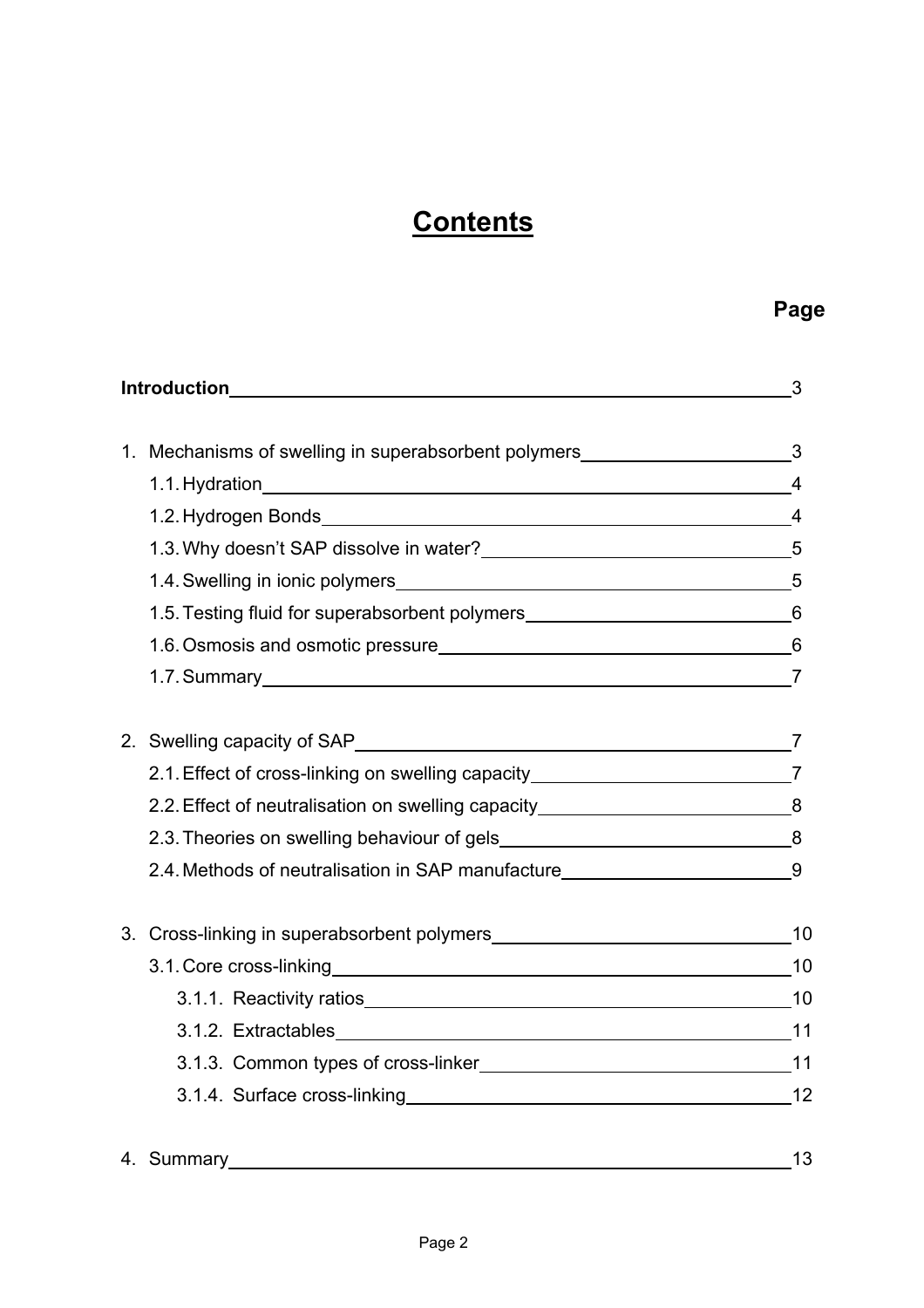### **Superabsorbent Polymers**

#### **Introduction**

Superabsorbent polymers (SAPs) are materials that have the ability to absorb and retain large volumes of water and aqueous solutions. This makes them ideal for use in water absorbing applications such as baby nappies and adults incontinence pads to absorbent medical dressings and controlled release medium.

Early superabsorbents were made from chemically modified starch and cellulose and other polymers like poly(vinyl alcohol) PVA, poly(ethylene oxide) PEO all of which are hydrophilic and have a high affinity for water. When lightly cross-linked, chemically or physically, these polymers became waterswellable but not water-soluble.

Today's superabsorbent polymers are made from partially neutralised, lightly cross-linked poly(acrylic acid), which has been proven to give the best performance versus cost ratio. The polymers are manufactured at low solids levels for both quality and economic reasons, and are dried and milled in to granular white solids. In water they swell to a rubbery gel that in some cases can be up to 99wt% water.

#### **1. Mechanisms of swelling in superabsorbent polymers**

Before discussing the synthesis of superabsorbent polymers it is first necessary to understand the reasons why they swell. There are several mechanisms to the process of swelling, all of which contribute to the final *swelling capacity* (or centrifuge retention capacity *CRC* – which is the amount of 0.9 wt% saline solution that a SAP can retain under free swelling conditions when surface water has been removed in a centrifuge).

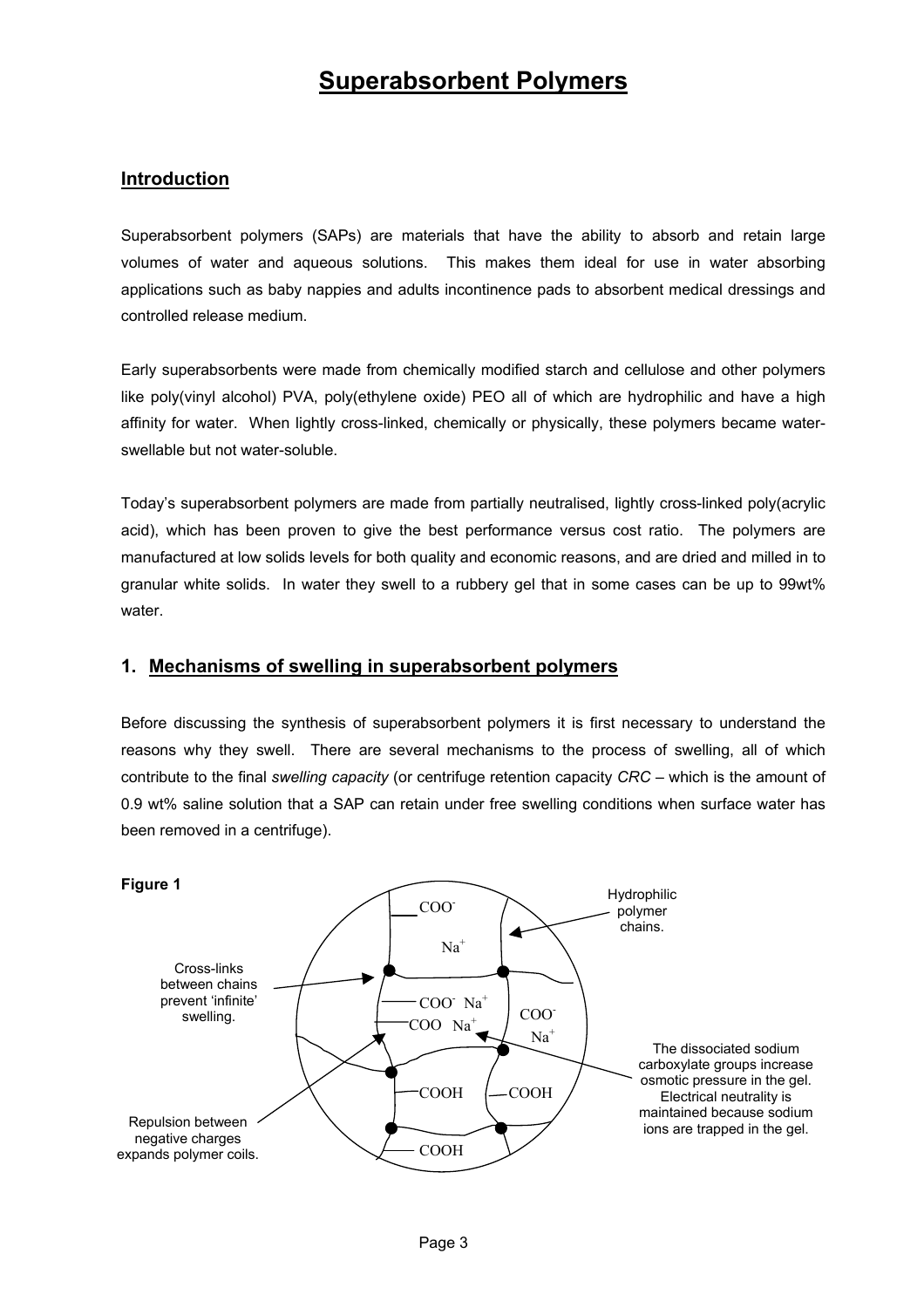Figure 1 is a diagrammatic representation of part of the polymer network. The polymer backbone in SAP is hydrophilic i.e. 'water loving' because it contains water loving carboxylic acid groups (–COOH). When water is added to SAP there is a polymer/solvent interaction; hydration<sup>1</sup> and the formation of hydrogen bonds are two of these interactions.

#### **1.1. Hydration**

This is the interaction of ions of a solute with molecules of a solvent i.e. COO and Na<sup>+</sup> ions attract the polar water molecules (figure 2).



#### **1.2. Hydrogen Bonds**

Hydrogen bonds are electrostatic interactions between molecules, occurring in molecules that have hydrogen atoms attached to small electronegative atoms such as N, F and O. The hydrogen atoms are attracted to the non-bonding electron pairs (lone pairs) on other neighbouring electronegative atoms (figure 3)

In water the electronegative atom is oxygen which pulls the hydrogen's electrons towards itself setting up a dipole in the molecule. The positive hydrogen atoms are attracted to the oxygen lone pairs on other water molecules. Oxygen has two lone pairs of electrons and each is capable of hydrogen bonding to two other water molecules.

#### **Figure 3**



<span id="page-3-0"></span>Page 4  $\frac{1}{1}$  $<sup>1</sup>$  'Hydration' if water is the solvent and 'Solvation' for other solvents</sup>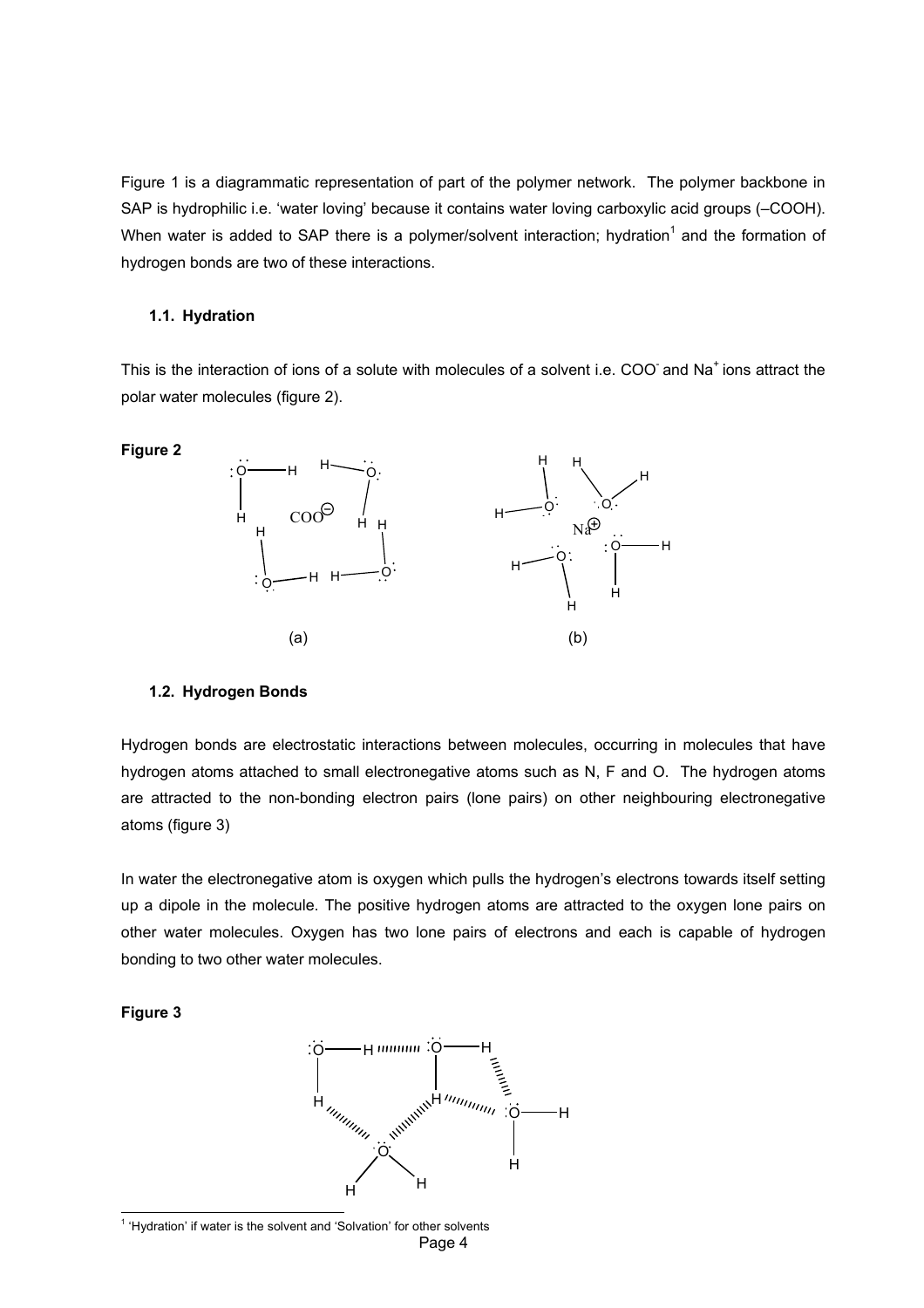These effects decrease the energy and increase the entropy of the system. Due to the hydrophilic nature of SAP the polymer chains have a tendency to disperse in a given amount of water (i.e. they are trying to dissolve in the water), which leads to a higher number of configurations for the system and also increases entropy.

#### **1.3. Why doesn't SAP dissolve in water?**

Cross-links between polymer chains form a three-dimensional network and prevent the polymer swelling to infinity i.e. dissolving. This is due to the elastic retraction forces of the network, and is accompanied by a decrease in entropy of the chains, as they become stiffer from their originally coiled state (figure 4).

#### **Figure 4**



There is a balance now between the forces of retraction and the tendency for the chains to swell to infinite dilution. The degree of cross-linking has a direct effect on the level of swelling of the polymer and the strength of the network i.e. Increased cross-link density = decreased swelling capacity = increased gel strength. Cross-linking is discussed in more detail later.

#### **1.4. Swelling in ionic polymers**

For ionic polymers there is another solvent/polymer interaction beyond simple mixing. The neutralised chains contain charges that repel each other (figure1). Overall electrical neutrality is maintained as the negative carboxylate groups are balanced by the positive sodium ions. Upon contact with water the sodium ions are hydrated (figure 2b) which reduces their attraction to the carboxylate ions (due to the high dielectric constant of water). This allows the sodium ions to move freely within the network, which contributes to the osmotic pressure within the gel. The mobile positive sodium ions however, cannot leave the gel because they are still weakly attracted to the negative carboxylate ions along the polymer backbone and so behave like they are trapped by a semi-permeable membrane. So the driving force for swelling is the difference between the osmotic pressure inside and outside the gel. Increasing the level of sodium outside of the gel will lower the osmotic pressure and reduce the swelling capacity of the gel. The maximum swelling of the gel will occur in deionised water.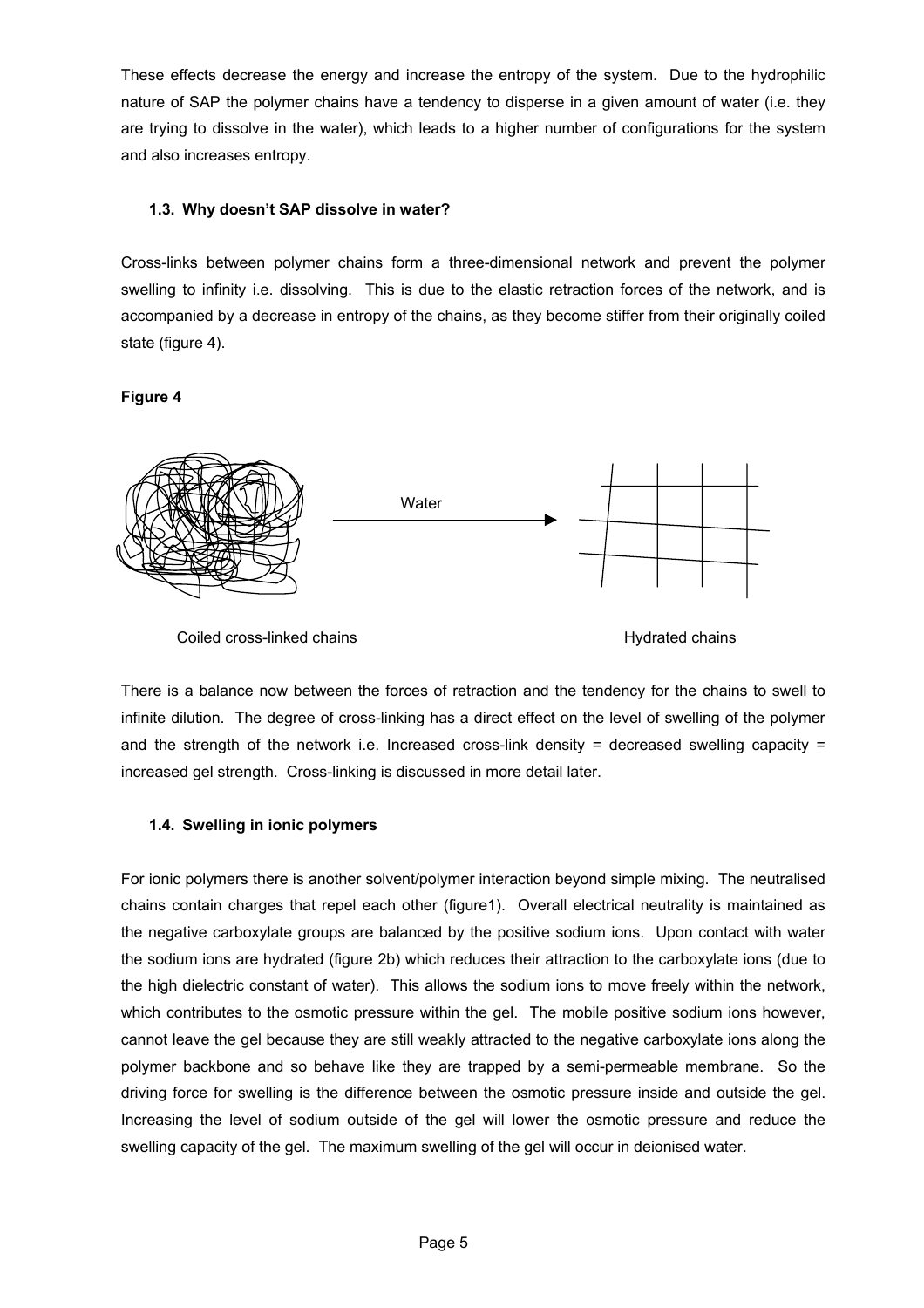#### **1.5. Testing fluid for superabsorbent polymers**

Body fluids such as urine contain ions including sodium, which reduce the swelling capacity of a superabsorbent compared to pure water. In order to more closely simulate the real life application of SAP i.e. in a diaper, superabsorbents are normally tested in a saline solution. This simulates the effects of ion concentration on swelling capacity in application. For more information on the industry standard test methods for superabsorbents refer to the EDANA (European Disposables and Nonwovens Association) web site at <http://www.edana.org/index.cfm>

#### **1.6. Osmosis and osmotic pressure**

What is osmosis and osmotic pressure?

Osmosis can be demonstrated by a simple experiment (figure 5).



Semi-permeable membrane

 In the above example the two solutions are separated by a semi-permeable membrane, which allows the passage of water but not salts. Hence the only way for the solutions to equilibrate i.e. have all of the salt in all of the water is for the water to travel through the membrane. Hence an *osmotic pressure* is set up in the solution, which is the pressure that would need to be exerted on it to prevent the passage of distilled water across the membrane.

If we compare SAP to the above example, the force of gravity, which prevents all of the water moving across the membrane, is analogous to the cross-linking in the polymer preventing it from dissolving (or infinitely swelling). Because osmotic pressure is a force it can be overcome by an equal and opposite force and if the SAP was squeezed hard enough it would not swell at all, however this force would need to be large.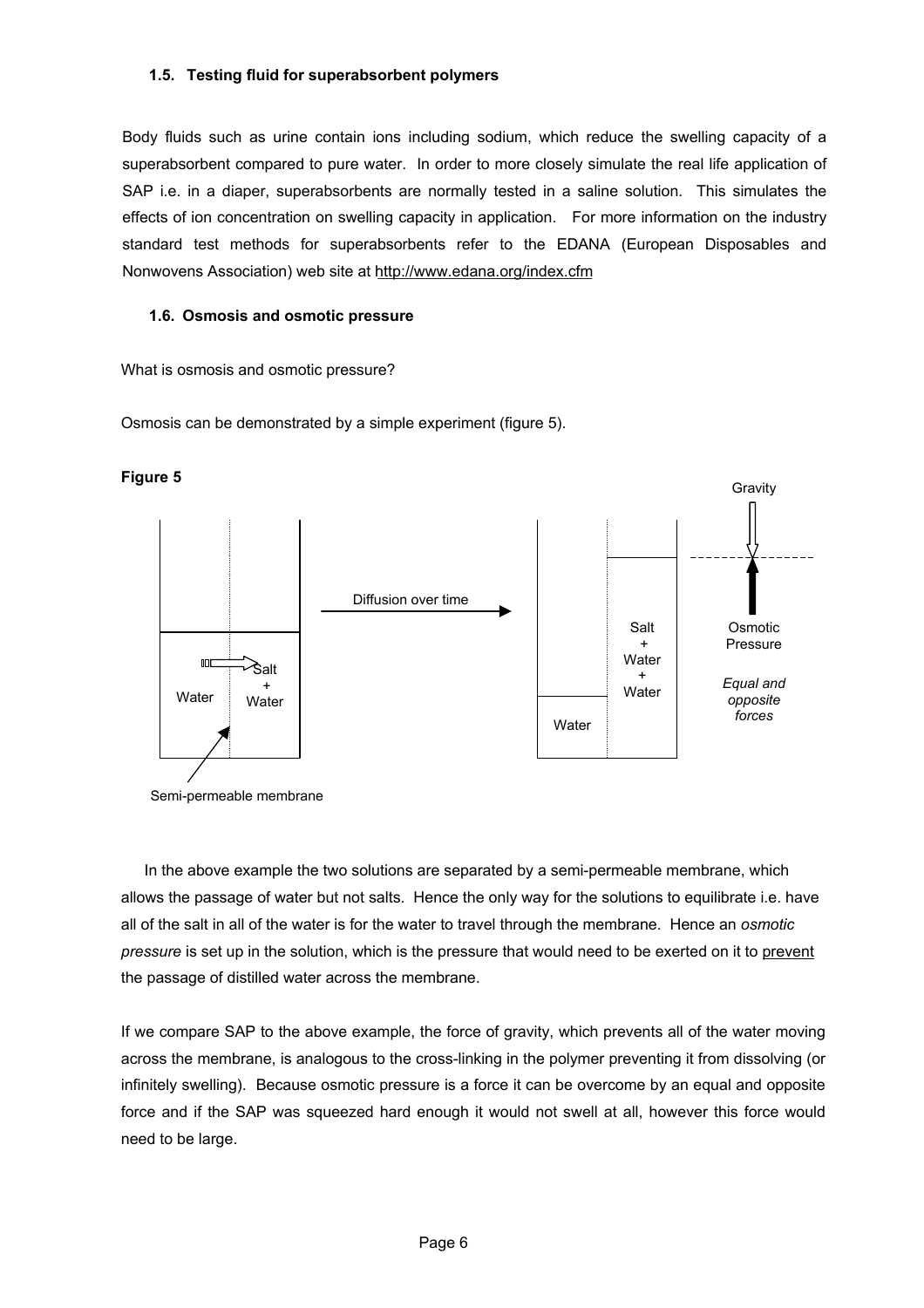#### **1.7. Summary**

We know that neutralising the polymer chains increased the osmotic pressure of the SAP and hence the swelling capacity. We also know that the swelling capacity is restricted by the degree of crosslinking within the network, hence the resultant swelling capacity is a combined effect of the two.

### **2. Swelling capacity in SAP – Effects of Cross-linking and Neutralisation**

#### **2.1. Effect of cross-linking on swelling capacity**

For a fixed degree of neutralisation (Dn) the capacity of a superabsorbent polymer decreases with increasing ratio of cross-linker (when swollen in saline solution).



When the Dn is changed the curves show similar trends but the slopes change. The higher the Dn the steeper the curve.

When the polymers are in deionised water there is a large difference in the CRC from 0% to 20% Dn but this difference is less pronounced as Dn increases (figure 7)

**Figure 7** 



Increasing Cross-linker Level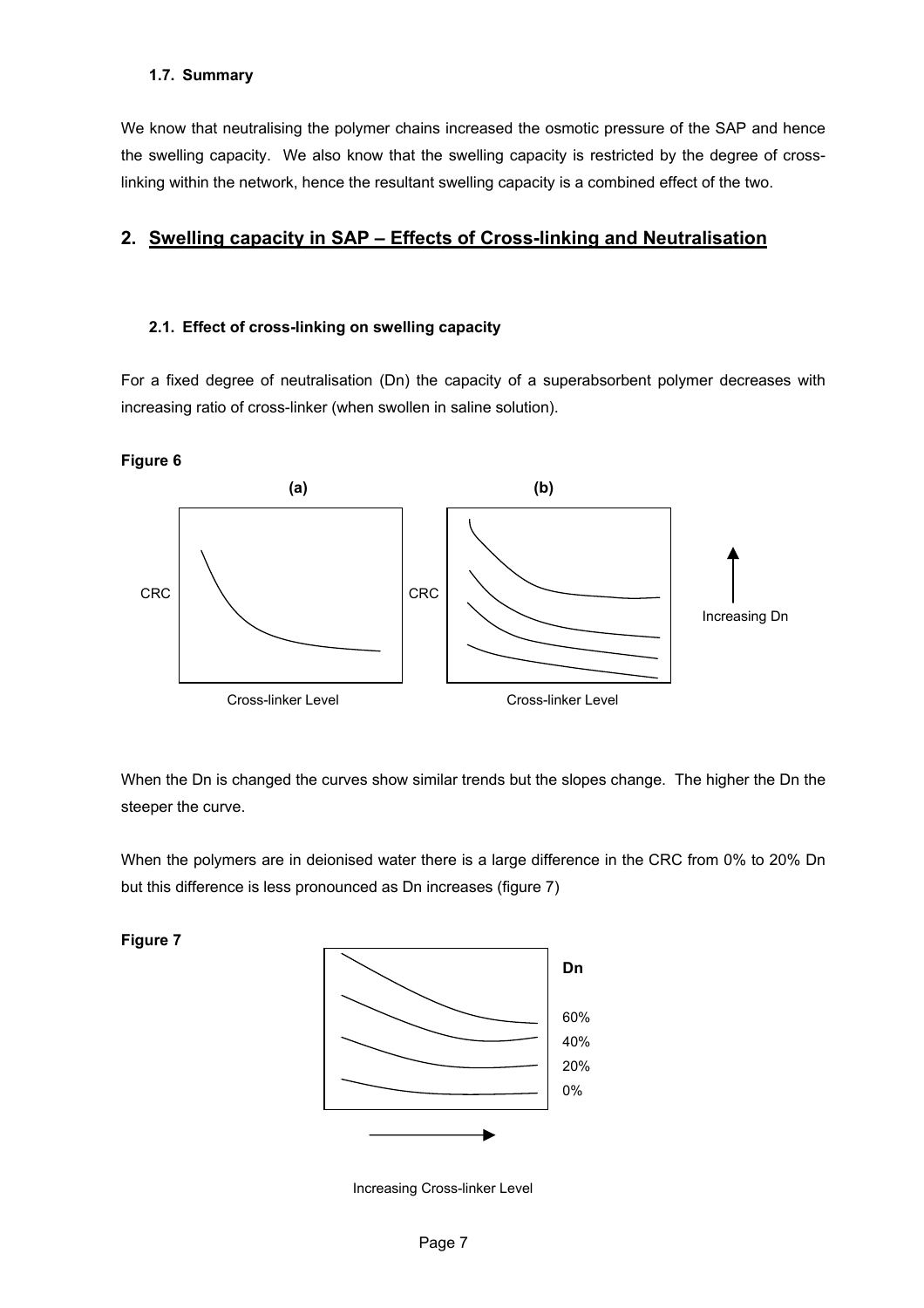#### **2.2. Effect of neutralisation on swelling capacity**

If the level of cross-linker is fixed and swelling is carried out in salt solution the degree of swelling increases with the degree of neutralisation (figure 8)

#### **Figure 8**



The slopes of the curves now decrease with increasing cross-linker. Certain cross-linkers like TMPTA become less soluble and therefore less efficient at high Dn, hence this would lead to a higher than predicted CRC value.

#### **2.3. Theories on the behaviour of gels at varying Dn and Cross-linker levels**

- (i) Flory's Theory The CRC increases with increasing Dn and decreasing cross-linker level monotonically.
- (ii) Hasa's model Counter-ion condensation<sup>[2](#page-7-0)</sup> predicts that Dn reaches a critical value and after this the swelling does not change i.e. a plateau is reached.
- (iii) Konak's model Predicts a maximum on the CRC versus Dn curve exists and after this the swelling will go back down.

This is demonstrated visually on the chart below (figure 9)

#### **Figure 9**



<span id="page-7-0"></span>l <sup>2</sup> Counter-ion condensation theory – As the Dn increases past a certain value (75%?) the free ions (Na  $^+$ ) will condense on the polymer chains i.e. the number of free ions (which contribute to the osmotic pressure) will not increase after a certain value. Hence the swelling ratio after this value will not be as high as predicted.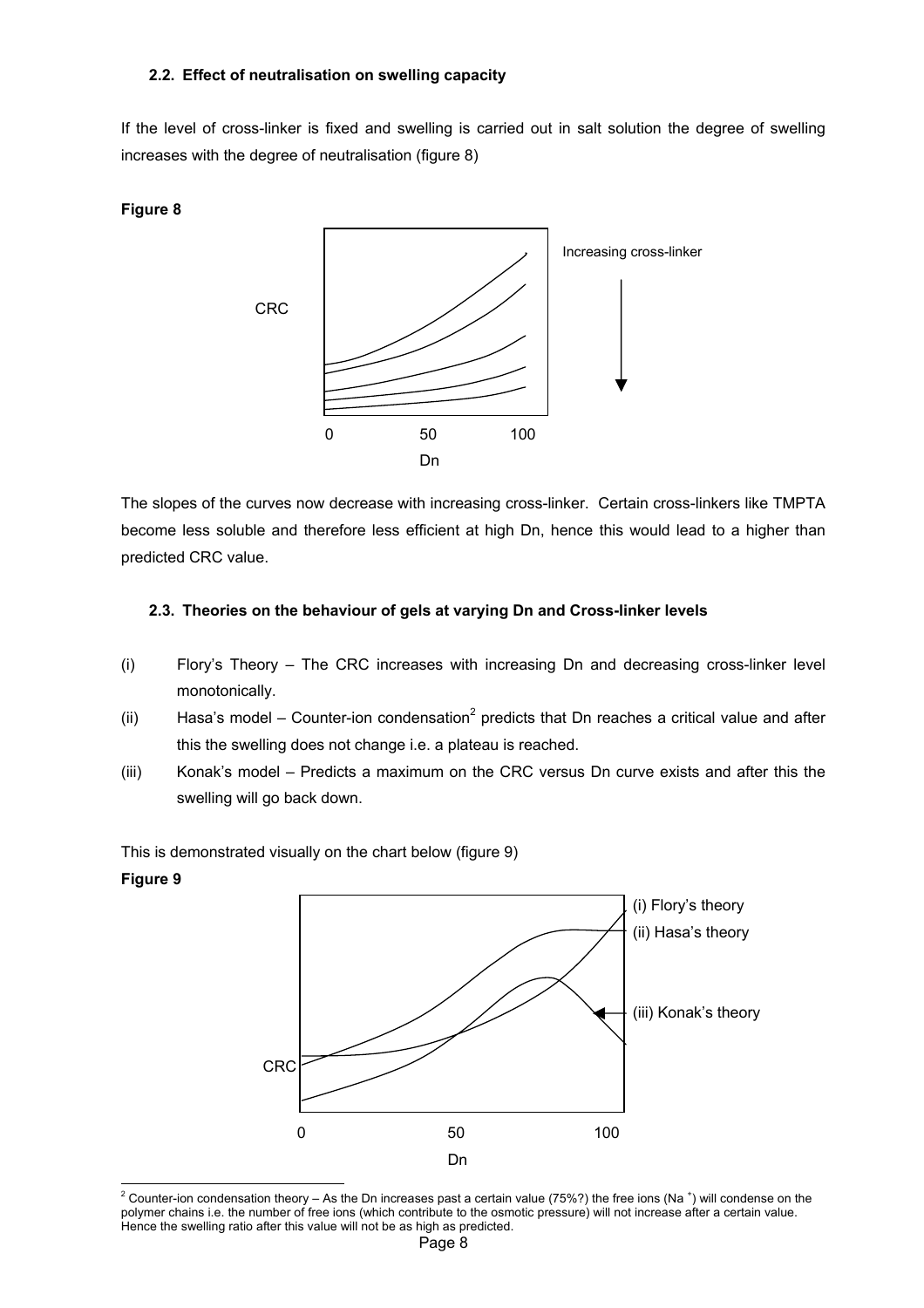#### **2.4. Methods of neutralisation in the manufacture of SAP**

In the manufacture of most superabsorbent polymers there are two routes that can be taken. The neutralisation stage of the process can be carried out in the monomer solution before the polymerisation (Pre-neutralisation) or on the polyacrylic acid gel (Post-neutralisation).

*Pre-neutralisation* –This is the easiest from a technical standpoint because the neutralisation of the monomer can take place in the liquid phase (usually with sodium or potassium hydroxide solution). The solubility of some types of cross-linker is affected by the pH of the monomer solution, so this is an important factor to consider when selecting the type of process to manufacture superabsorbents.

*Post-neutralisation –* Requires the mixing of a solid gel with, normally, a solid neutralising agent such as sodium carbonate or a liquid neutralising agent such as sodium hydroxide. Mixing solids is more difficult than liquids and requires more energy. Harsh mixing conditions can lead to the breaking of polymer chains and the loss in performance of the polymer. Incomplete incorporation of the neutralising agent can also harm performance. These are factors to consider when selecting a preneutralised process.

There are advantages and disadvantages with both methods but both can produce good quality SAP's under the right conditions. The choice of method should be accompanied by careful consideration of the after polymerisation work-up, through the processing and drying methods.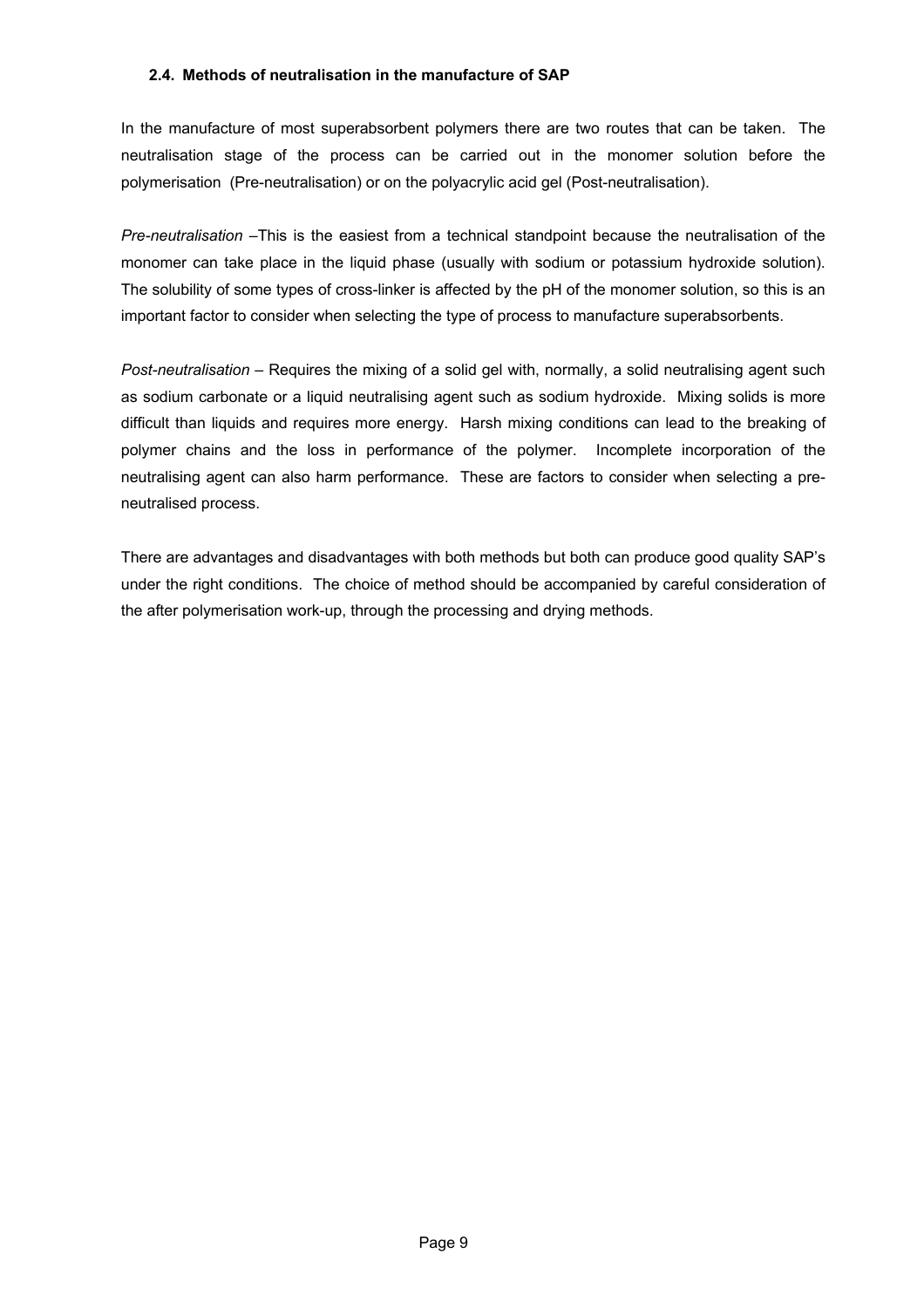### **3. Cross-linking in superabsorbent polymers**

There are two main types of cross-linking in most superabsorbent polymers.

- *Bulk or core cross-linking*  Which normally takes place during the polymerisation stage of superabsorbent production.
- *Surface cross-linking* Which is a newer process that improves the absorption against pressure profile of the polymer.

#### **3.1. Core cross-linking**

Cross-linking is the joining of molecules – generally joining two or more macromolecules with a smaller molecule. The most important type in the case of superabsorbents, and the most common, is the covalent cross-link. In SAP manufacture the most common types of cross-linker are organic molecule that contain two or more polymerisable double bonds. These molecules are incorporated into the backbone of the polymer chains as they grow during the polymerisation reaction (figure 10).



Several factors determine the incorporation of the cross-linkers in to the polymer and their distribution along the polymer backbone.

#### **3.1.1. Reactivity Ratios**

Reactivity ratios are a measure of the affinity for each of the reaction components to react with each other, i.e. does an acrylic acid molecule prefer to react with one like itself or something else like a cross-linker molecule for example. In the case of SAPs there are two general cases: -

*Pre-neutralised polymer – Acrylic acid, sodium acrylate, cross-linker Post-neutralised polymer – Acrylic acid, cross-linker*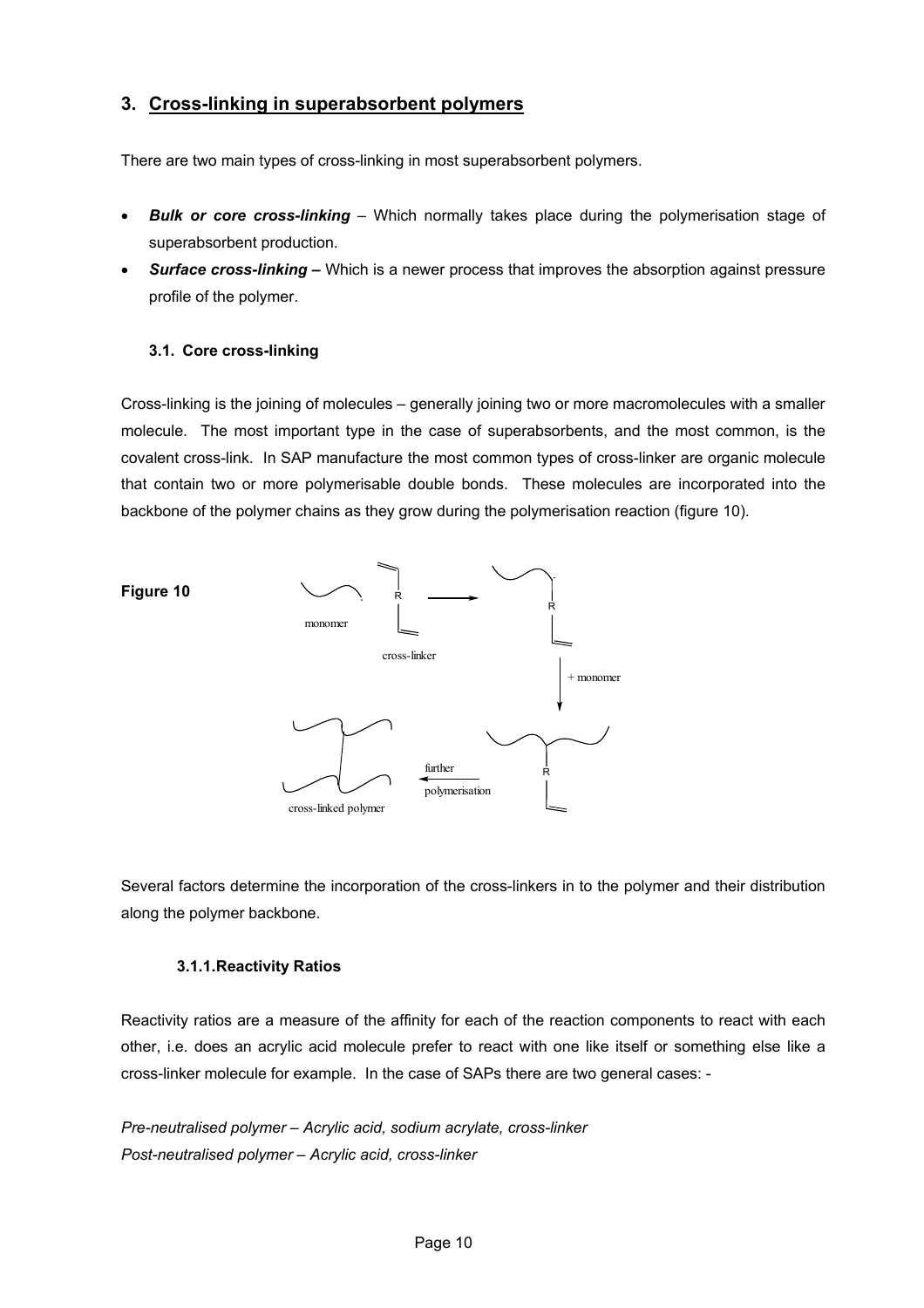If the cross-linker has a high reactivity ratio then most of it will be consumed in the early stages of the polymerisation and any polymer chains made during the latter stages will be less likely to cross-link and end up as extractable chains. Cross-linkers with low reactivity ratios have the opposite tendency. The choice of cross-linker or mixture of cross-linkers determines the structure of the final polymer network.

#### **3.1.2. Extractables**

Generally low molecular weight polymer chains, that are not incorporated in to the polymer network are called the soluble or extractable fraction. These chains can be readily extracted from the polymer when the polymer is swollen in excess liquid, hence the name *extractables*. The degree of soluble polymer is important in determining the optimum cross-linker level and performance of the product. Too little cross-linker and the polymer will have a high swelling capacity, low strength against pressure and a tacky feel due to high extractables, and too much will give low extractables, low tackiness but a low swelling capacity. Using the extractables and swelling capacity data is useful in optimising the quality of the polymer.

#### **3.1.3. Some common types of cross-linker**

**Figure 11** 





**(a) Tetraallylethoxy ethane (b) 1,1,1-Trimethylolpropanetricrylate (TMPTA)**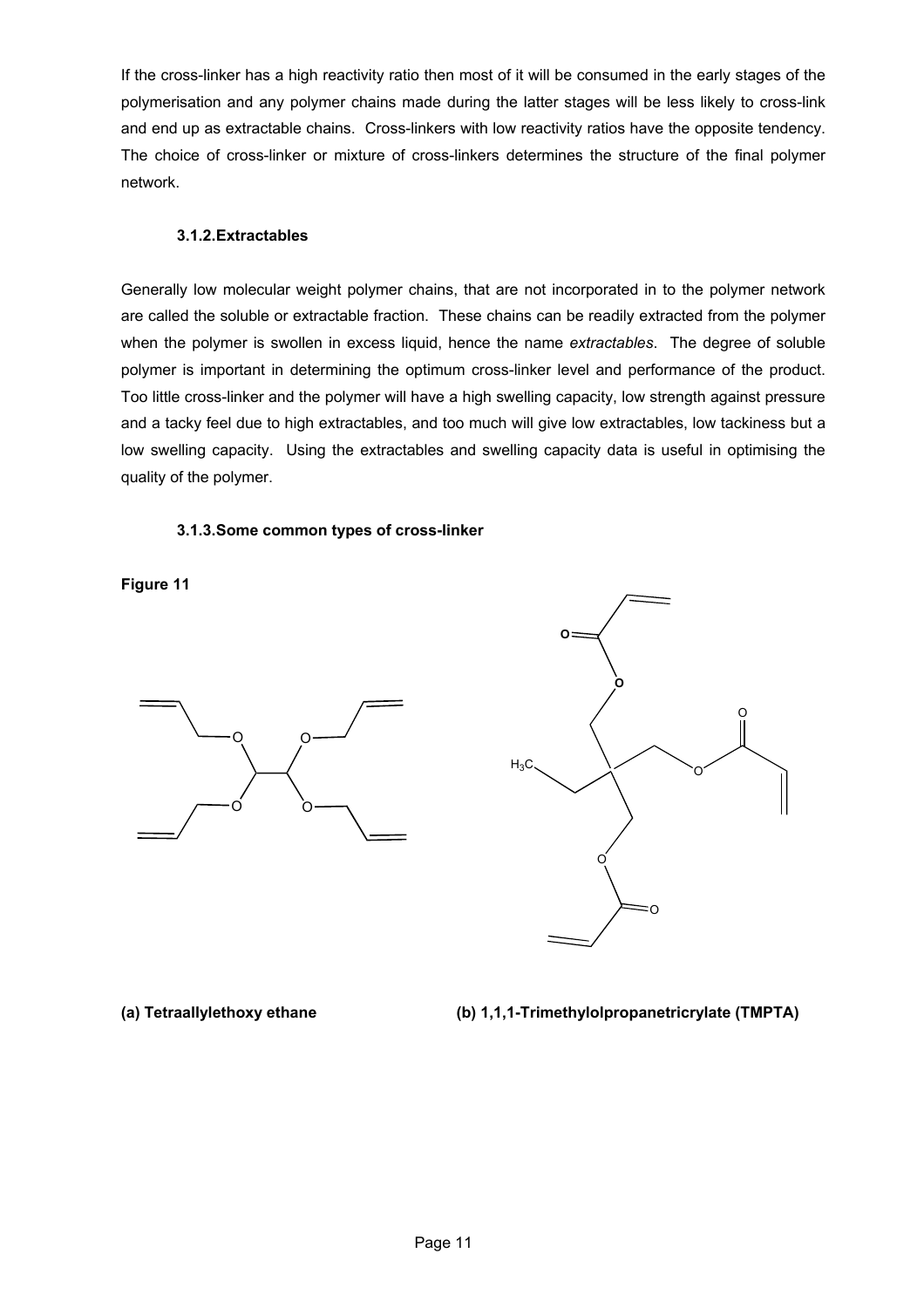#### **3.2. Surface cross-linking of superabsorbent polymers**

Historically it is known that SAPs with no surface treatment and low internal cross-linking tend to show high swelling capacities but poor absorption against pressure. Improving the swelling capacity of SAP by decreasing the core cross-linking, i.e. decreasing the cross-linking density, is limited by the accompanying increase in extractable polymer content of the gel. Likewise the increase in capacity would lead to a decrease in the uptake of liquid when the SAP was under load, for example a baby sitting on its diaper<sup>3</sup>[.](#page-11-0) This means that when a pressure is applied on the SAP, liquid is not absorbed effectively in these areas. Moreover the pressure on the semi-swollen gel can cause a blockage in the area<sup>[4](#page-11-1)</sup> preventing further liquid entering the gel bed and being absorbed by dry SAP underneath. This phenomenon is called gel blocking and causes diapers to leak. Hence increasing the swelling capacity using conventional means (lowering core cross-linker) leads to an overall decrease in capacity under load.

Improving the absorption against pressure and the swelling rate of a SAP can be achieved by crosslinking the surface of the particles. Post cross-linking is normally performed on the dried, milled and sized SAP as the final stage of the process. A cross-linking solution is applied to the particles, which are then 'cured' normally through heating. The chemicals that perform the cross-linking usually have at least two functional groups capable of reacting with the carboxyl groups on the polymer backbone for example polyhydric alcohols such as glycerine.

The result of this process is an increase in the density of cross-linking on the surface of the particles giving what can be described as a core-shell particle. The core of the particle is the lightly cross-linked polymer and the shell represents the higher cross-linking density on the surface. This is visually described in figure 12.





<sup>-&</sup>lt;br>3  $3$  This is due to lower elastic gel strength in the gel.

<span id="page-11-1"></span><span id="page-11-0"></span><sup>4</sup> Void spaces and channels between particles, which would normally supply liquid by to the rest of the SAP granules, are closed off due to the deformation of the gel particles.